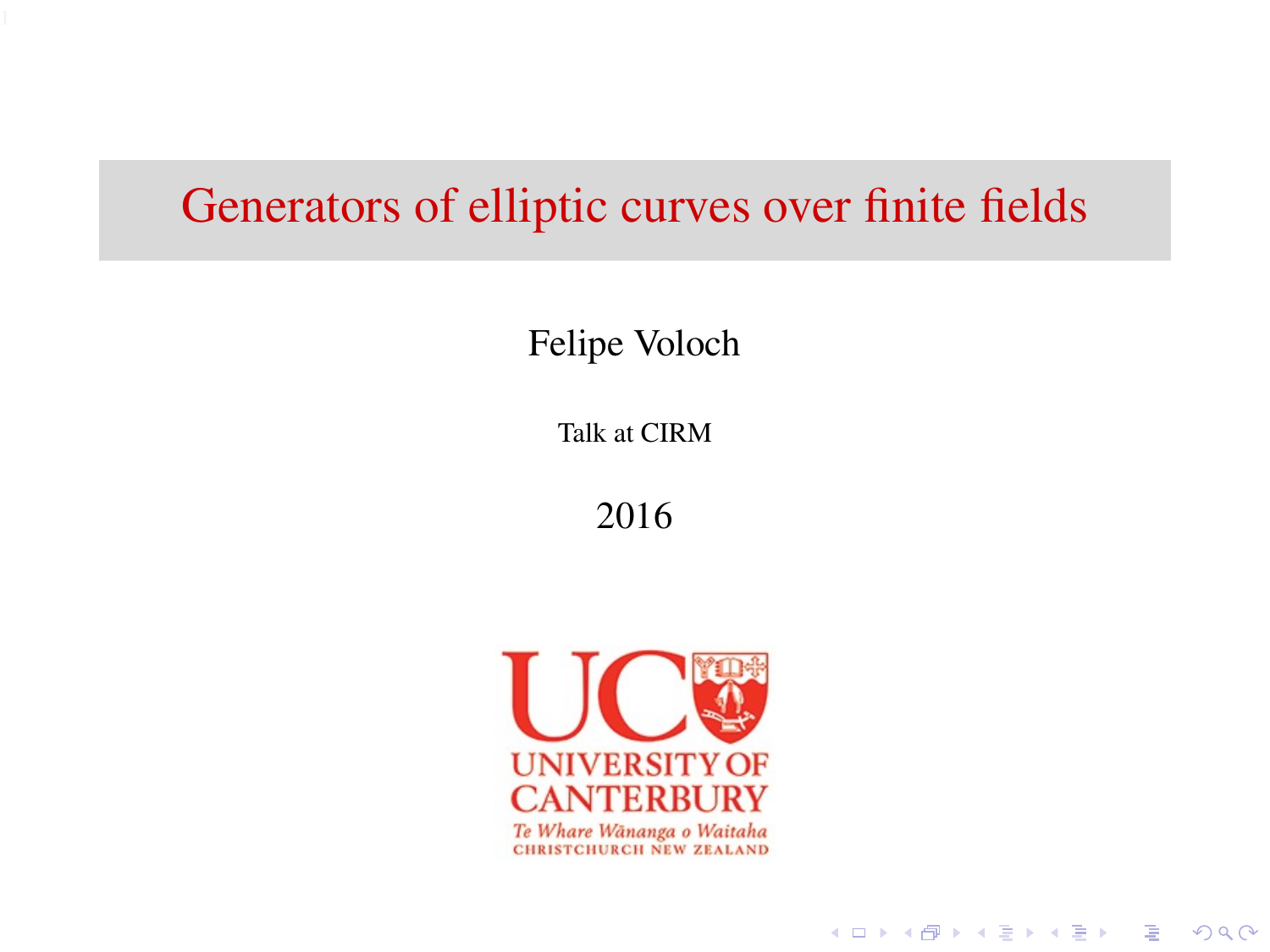# Abstract

Abstract: We will discuss some problems and results connected with finding generators for the group of rational points of elliptic curves over finite fields and connect this with the analogue for elliptic curves over function fields of Artin's conjecture for primitive roots.

K ロ ▶ K @ ▶ K 할 > K 할 > 1 할 > 1 이익어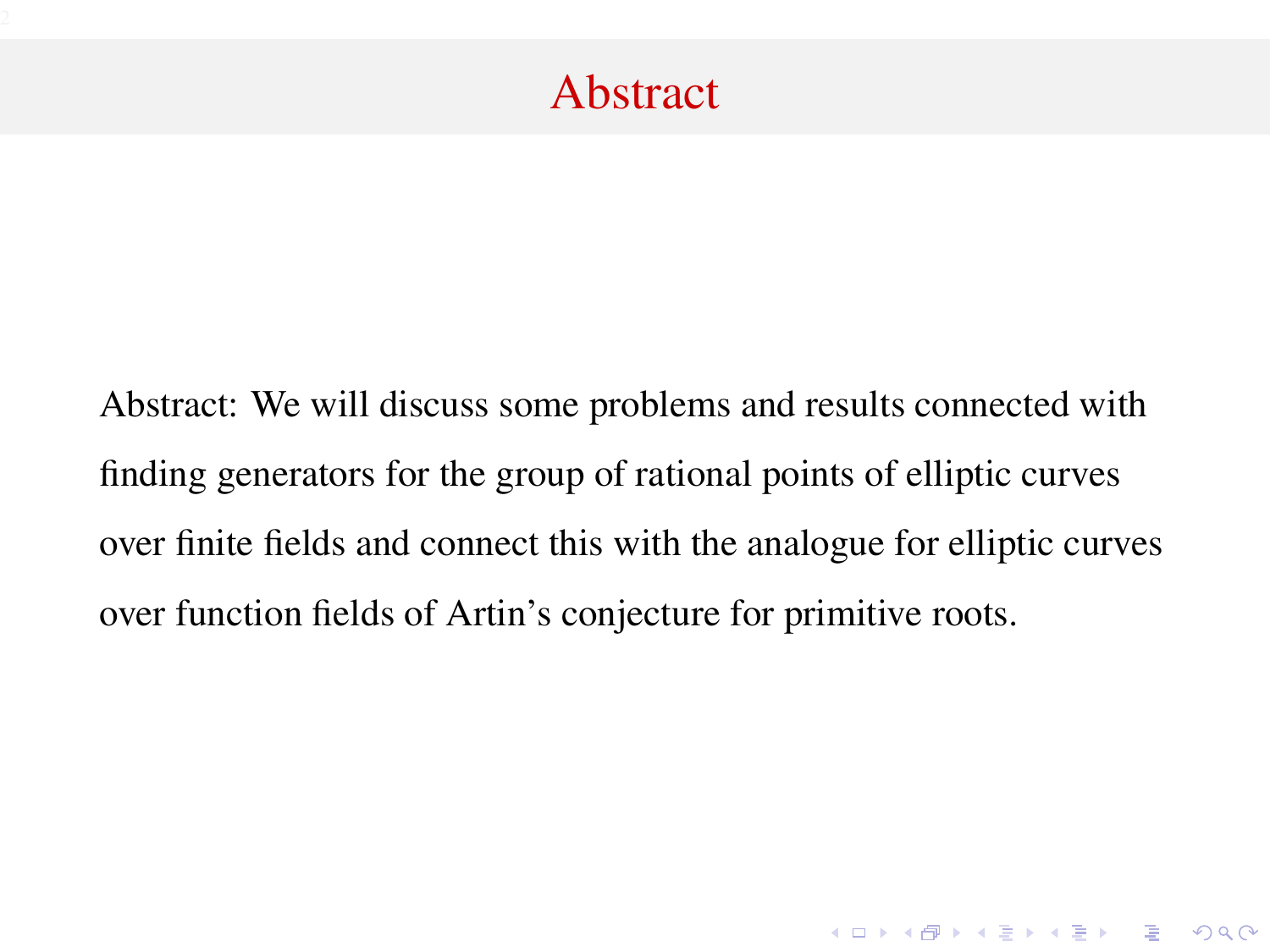# Elliptic curve

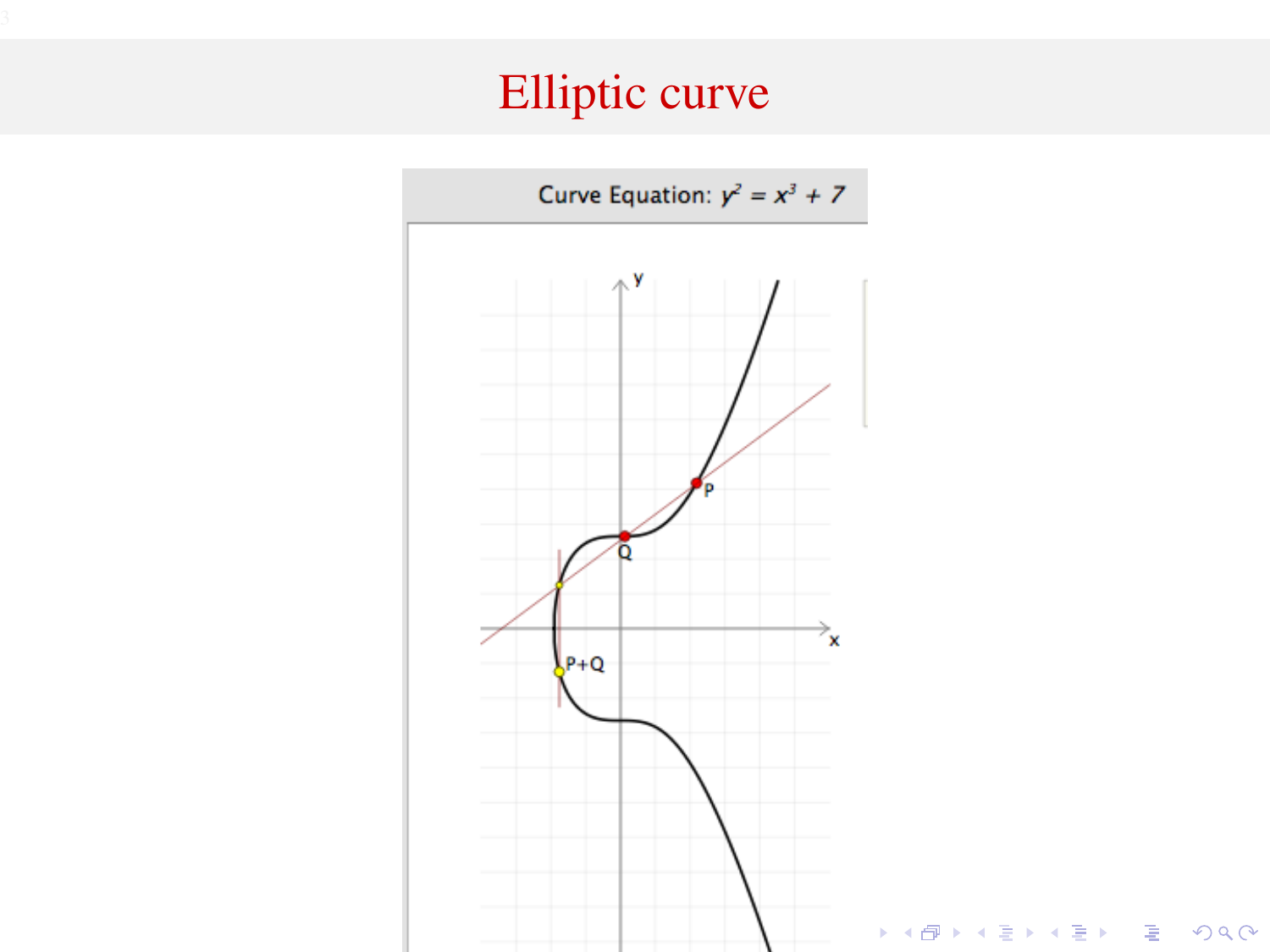# Group structure

 $\mathbb{F}_q$  finite field of *q* elements and characteristic *p* and  $E/\mathbb{F}_q$  an elliptic curve.

$$
E(\mathbb{F}_q) \cong \mathbb{Z}/M \times \mathbb{Z}/N
$$

Where  $M|(N, q-1)$ . Want generators. There is no simple formula. Open problem: find generators deterministically in polynomial time  $(in log q)$ .

**K ロ K K (日 K K B K X B K X B K K K K G K C K**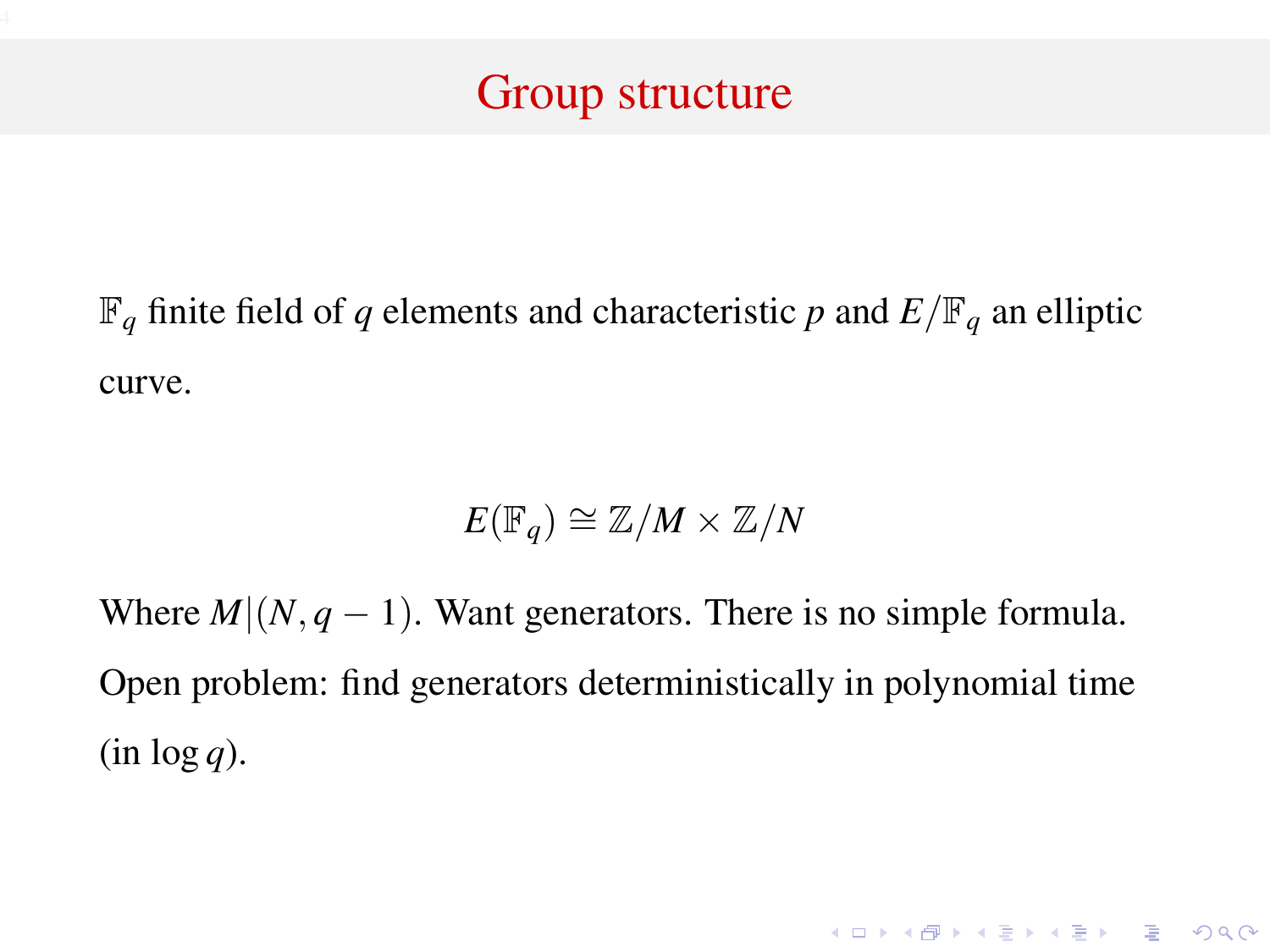### Small set containing a generator

#### Theorem 1

*(Shparlinski-V.)* If  $q = q_0^n$ ,  $n \ll \log q_0$  *and*  $\mathbb{F}_q = \mathbb{F}_{q_0}(\alpha)$ ,  $E(\mathbb{F}_q)$  *has an element of order N with x-coordinate*  $\alpha + c, c \in \mathbb{F}_{q_0}$ .

Proof uses the curve " $x = \alpha + t$ " in the abelian variety  $R_{\mathbb{F}_q/\mathbb{F}_{q_0}}(E)$ .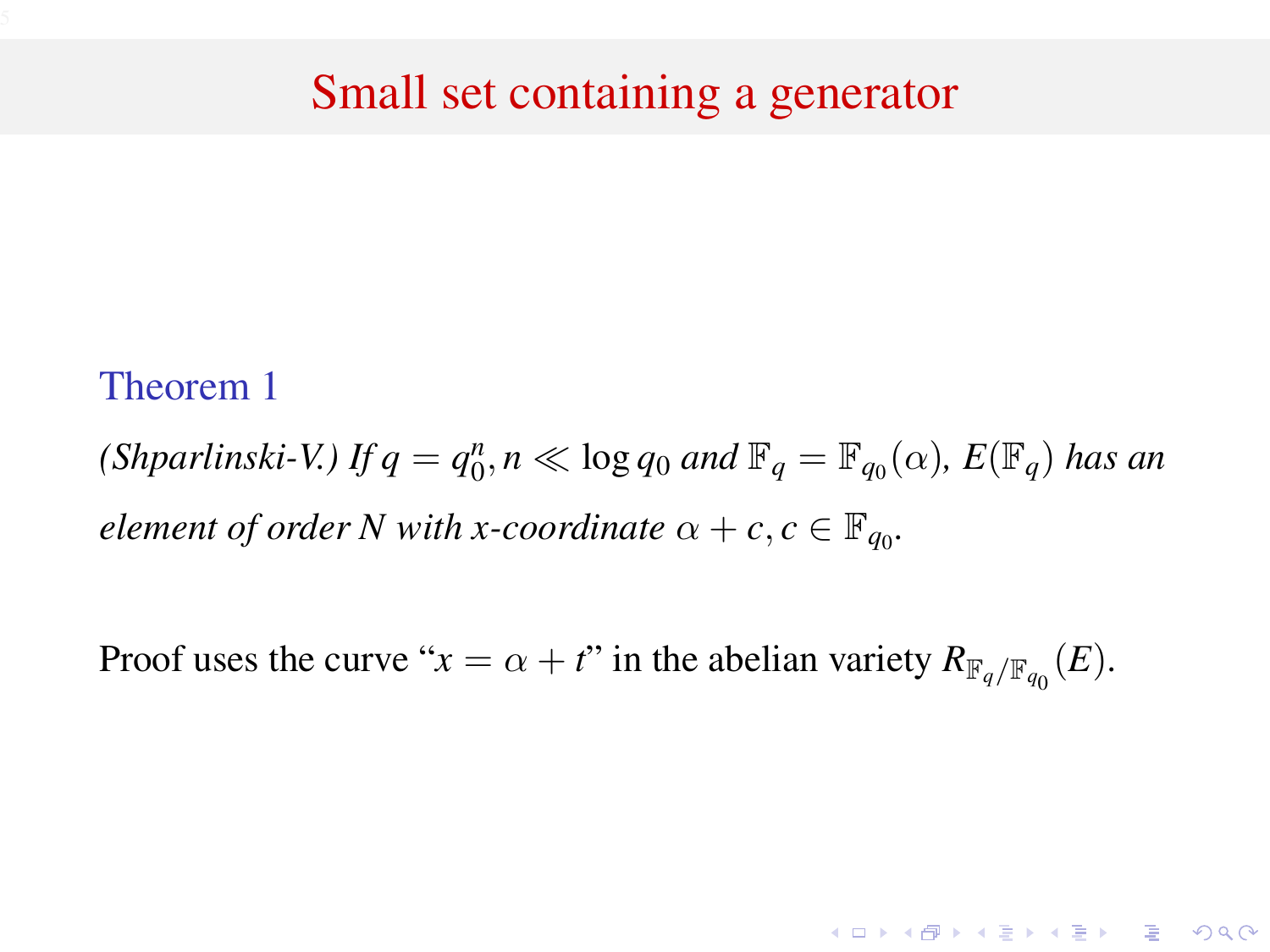# Artin's conjecture

#### Conjecture 1

*Set of primes p for which* 10 *is a primitive root mod p has density*  $\prod_p(1-1/p(p-1)) = 0.37...$ 

### Conjecture 2

*If*  $E_t/\mathbb{F}_q(t)$ ,  $P_t \in E_t(\mathbb{F}_q(t))$  *then, (under obvious conditions) given n large, for a positive proportion of*  $c \in \mathbb{F}_{q^n}$ *,*  $P_c$  *generates*  $E_c(\mathbb{F}_{q^d})$ *.* (Analogous question was asked by Lang and Trotter for number fields)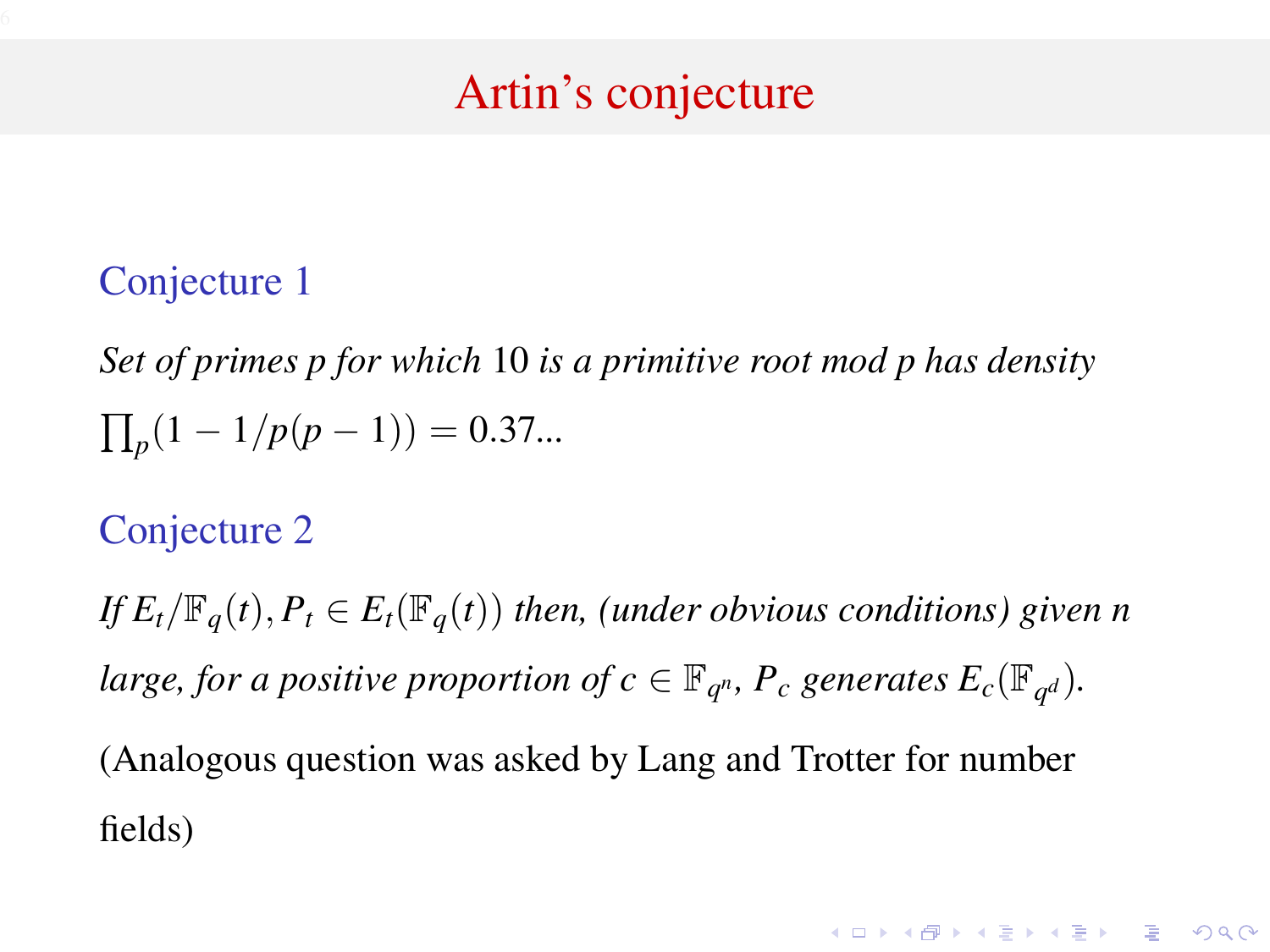# Artin's conjecture II

Progress on the above conjectures by looking instead at groups of larger rank (idea of Gupta and Murty).

Theorem 2 *(Hall-V.) If*  $\Gamma \subset E_t(\mathbb{F}_q(t))$  *subgroup of rank at least* 6 *then, (under obvious conditions) given n large, for a positive proportion of*  $c \in \mathbb{F}_{q^n}$ ,  $\Gamma$  *surjects onto*  $E_c(\mathbb{F}_{q^d})$ *.* 

**K ロ K K (日 K K B K X B K X B K K K K G K C K**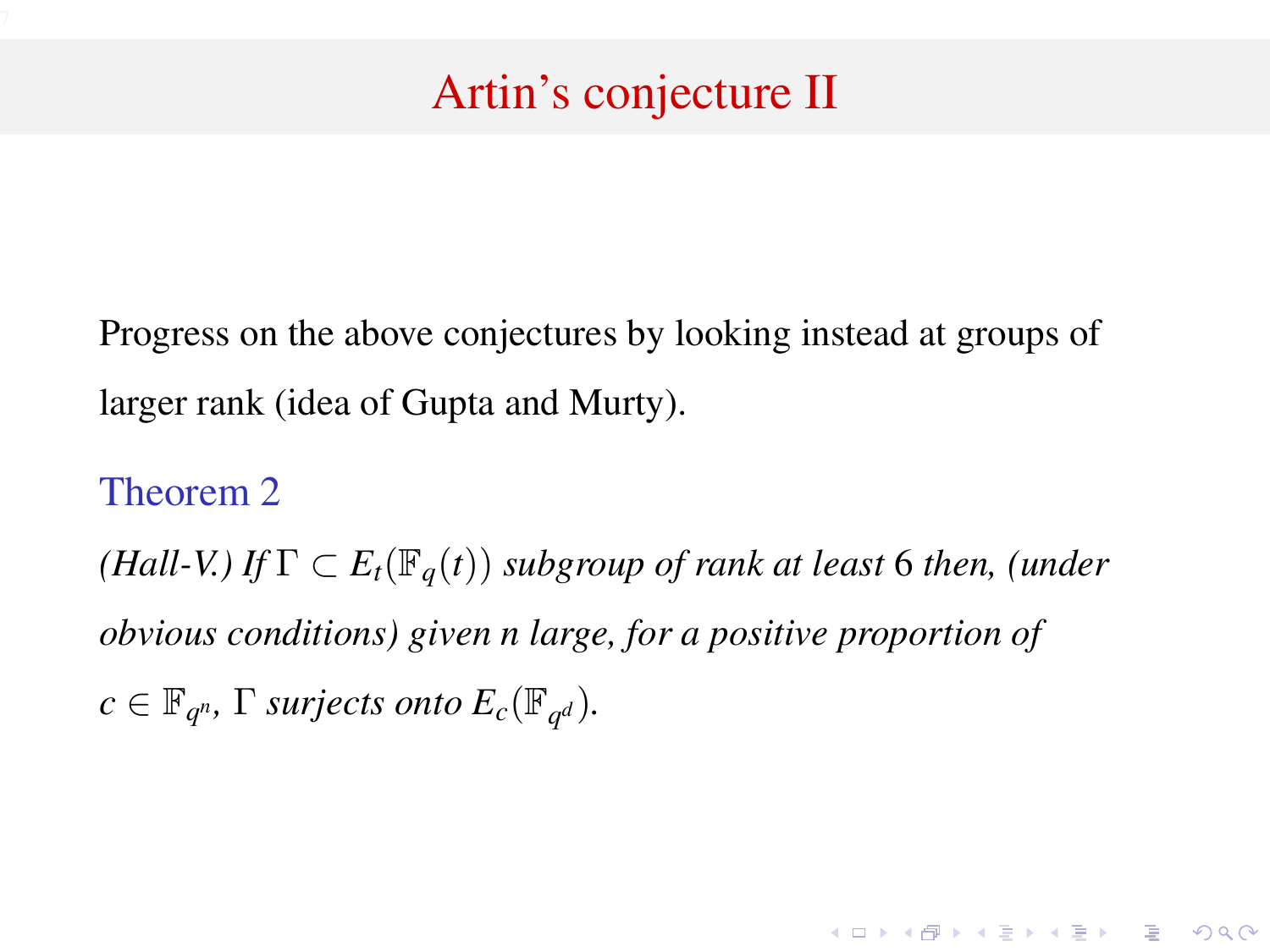### Characteristic 2

(Part of work in progress with M. Ciperiani and A. Cojocaru)  $E_t/\mathbb{F}_2(t)$  with equation  $y^2 + xy = x^3 + t^3$ ,  $P_t = (t, 0) \in E_t(\mathbb{F}_2(t))$ . (There is interest in determining when  $E_a(\mathbb{F}_{2^n})$  has order  $2^n$  from a connection with the so-called Kloosterman sum zeros.)

#### Theorem 3

*If*  $a \in \mathbb{F}_{2^n}$ ,  $a \neq 0$ , with n odd then  $(a, 0)$  is divisible by 2 in  $E_a(\mathbb{F}_{2^n})$  if and only if  $E_a(\mathbb{F}_{2^n})$  has a point of order 3.

#### Corollary 4

*If n* is odd and  $#E_a(\mathbb{F}_{2^n}) = 2^n$ , then  $P_a$  is a generator of  $E_a(\mathbb{F}_{2^n})$ .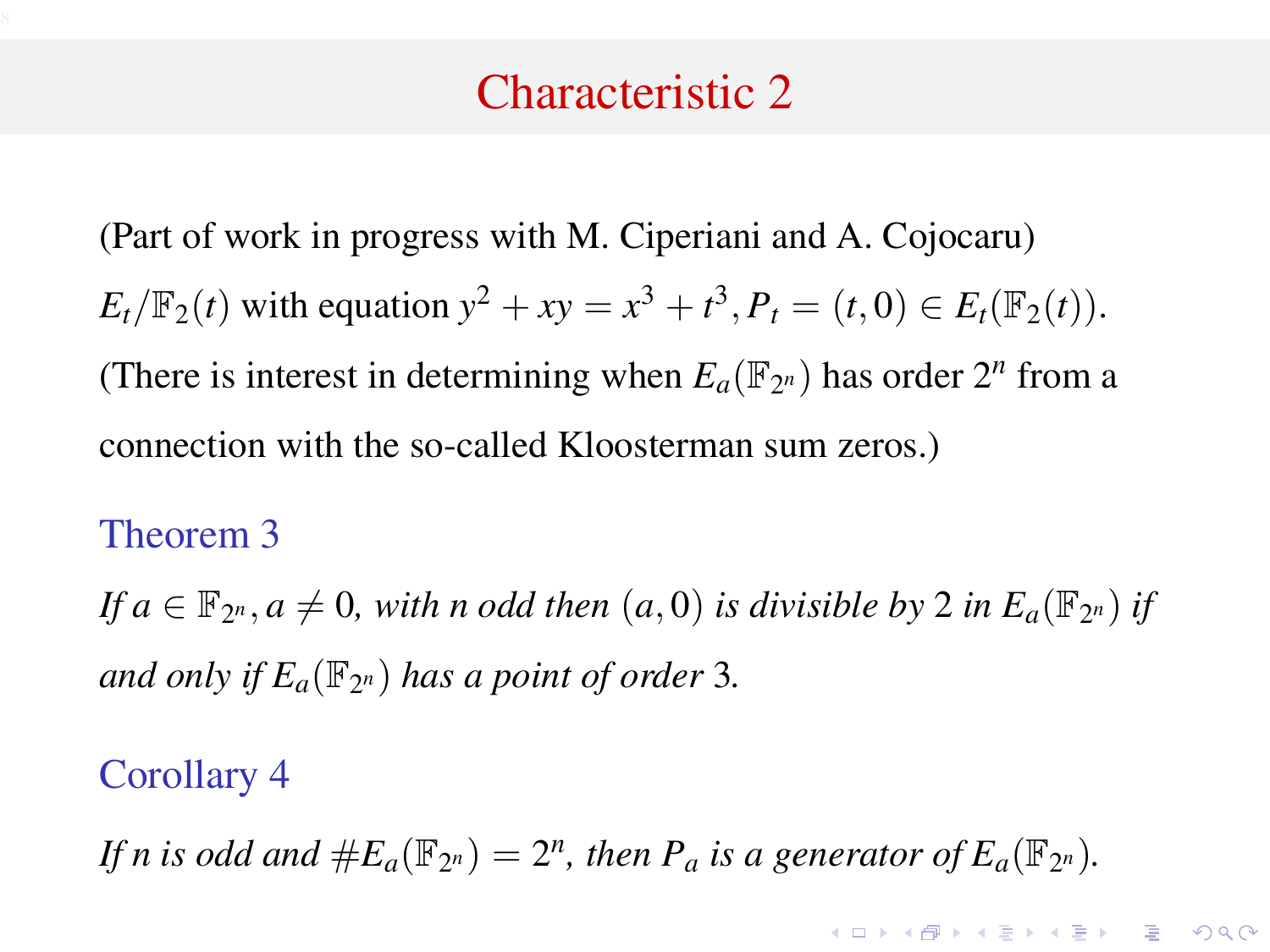# Another approach

A conjecture of Poonen predicts that, if  $E/\mathbb{F}_q$  is an elliptic curve, f is a non-constant function on *E* (e.g. the *x* coordinate of a Weierstrass equation), then for  $P \in E(\mathbb{F}_{q^n})$  (not in a subfield) either *P* has large order or  $f(P)$  has large order in  $\mathbb{F}_{q^n}^*$  where "large" means  $\geq q^{n\varepsilon}$ . I've obtained weak results in this direction. So, can get *P* of large order by forcing  $f(P)$  of small order.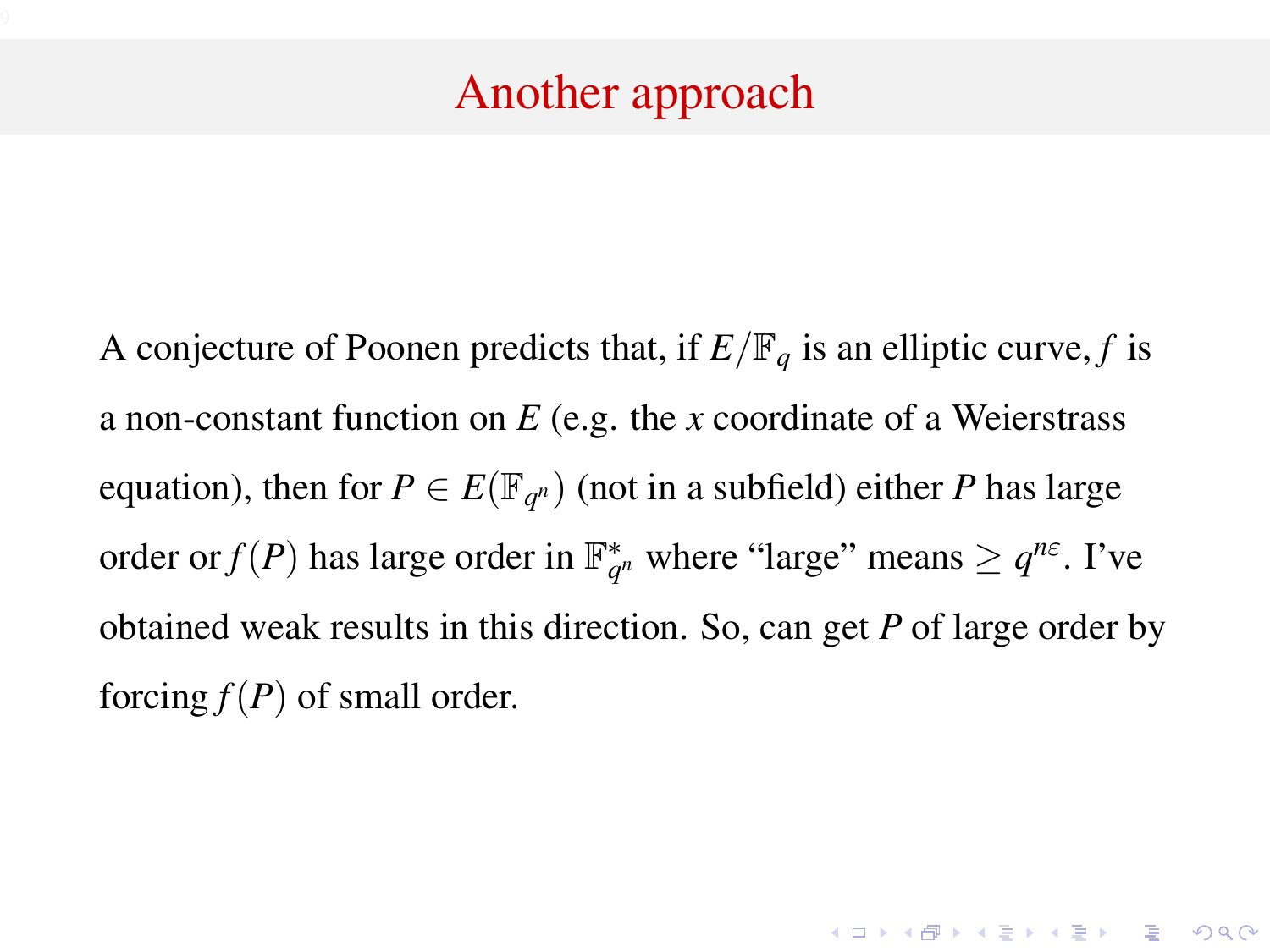## Example

 $E/\mathbb{F}_2$  with equation  $y^2 + xy = x^3 + 1$ .

*p* prime, 2 non-square mod *p*, ζ primitive *p*-th root of 1.

$$
\beta = \zeta \sum_{j=0}^{(p-1)/2} \zeta^{2^j}, P = (\zeta, \beta) \in E.
$$

If 2 is a primitive root mod *p*, 2*P* has large order in  $E(\mathbb{F}_{2(p-1)/2})$ .

K ロ ▶ K @ ▶ K 할 > K 할 > 1 할 > 1 이익어